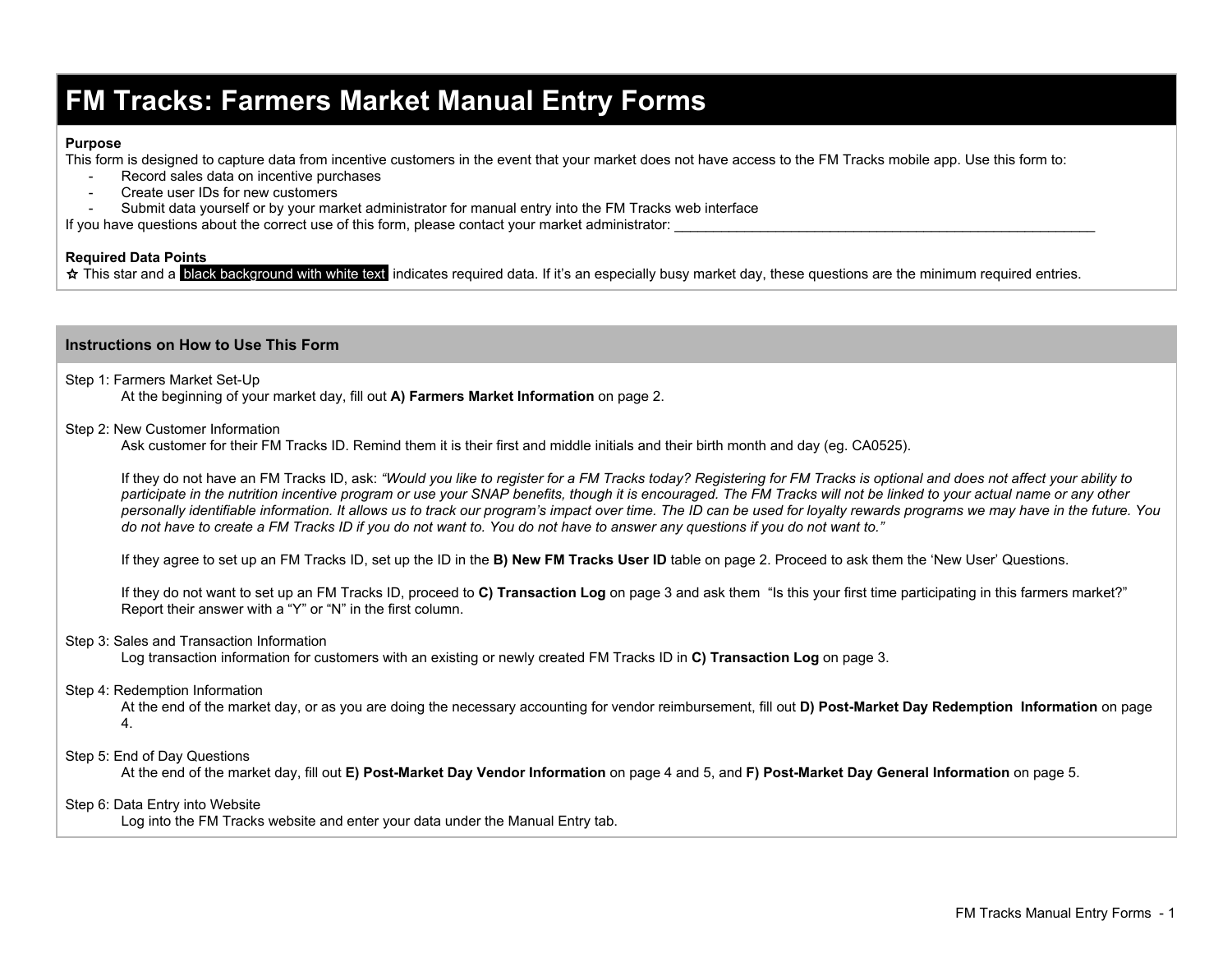| A) Farmers Market Information                         |  |  |  |
|-------------------------------------------------------|--|--|--|
| ☆Market Name:                                         |  |  |  |
| ☆Market Date:                                         |  |  |  |
| $\hat{\mathbf{x}}$ Reason for<br><b>Manual Entry:</b> |  |  |  |

What to say when you ask someone to set up a new FM Tracks User ID…

- *● Would you like to register for a FM Tracks ID today?*
- *● Registering for FM Tracks ID is optional and does not affect your ability to participate in the nutrition incentive program or use your SNAP benefits, though it is encouraged.*
- *● The FM Tracks ID will not be linked to your actual name or any other personally identifiable information. It allows us to track our program's impact over time. The ID can be used for loyalty rewards programs we may have in the future.*
- *● You do not have to create a FM Tracks ID if you do not want to. You do not have to answer any questions if you do not want to.*

| <b>B) New FM Tracks User ID</b>                     |                               |                                     |                                                                                                          |                                                                                                       |            |                                                |  |  |
|-----------------------------------------------------|-------------------------------|-------------------------------------|----------------------------------------------------------------------------------------------------------|-------------------------------------------------------------------------------------------------------|------------|------------------------------------------------|--|--|
| 1) Create New User ID                               |                               |                                     | 2) Ask New User Questions                                                                                |                                                                                                       |            |                                                |  |  |
| <b>Initials of First and</b><br><b>Middle Names</b> | Birth month and<br>day (mmdd) | <b>FM Tracks ID</b><br>(Column A+B) | <b>New Customer</b><br>"Is this your first time ever<br>shopping at any farmers<br>market?" (Y/N Answer) | <b>New Customer</b><br>"Have you ever shopped in<br>this farmers market before<br>today? (Y/N Answer) | Zip Code   | How did you hear about<br>this farmers market? |  |  |
| e.g. "Carol Ann" = CA                               | e.g. 05/25                    | CA0525                              | e.g. Y                                                                                                   | e.g. N                                                                                                | e.g. 01010 | e.g. Flyer                                     |  |  |
|                                                     |                               |                                     |                                                                                                          |                                                                                                       |            |                                                |  |  |
|                                                     |                               |                                     |                                                                                                          |                                                                                                       |            |                                                |  |  |
|                                                     |                               |                                     |                                                                                                          |                                                                                                       |            |                                                |  |  |
|                                                     |                               |                                     |                                                                                                          |                                                                                                       |            |                                                |  |  |
|                                                     |                               |                                     |                                                                                                          |                                                                                                       |            |                                                |  |  |
|                                                     |                               |                                     |                                                                                                          |                                                                                                       |            |                                                |  |  |
|                                                     |                               |                                     |                                                                                                          |                                                                                                       |            |                                                |  |  |
|                                                     |                               |                                     |                                                                                                          |                                                                                                       |            |                                                |  |  |
|                                                     |                               |                                     |                                                                                                          |                                                                                                       |            |                                                |  |  |
|                                                     |                               |                                     |                                                                                                          |                                                                                                       |            |                                                |  |  |
|                                                     |                               |                                     |                                                                                                          |                                                                                                       |            |                                                |  |  |

### **B) New FM Tracks User ID**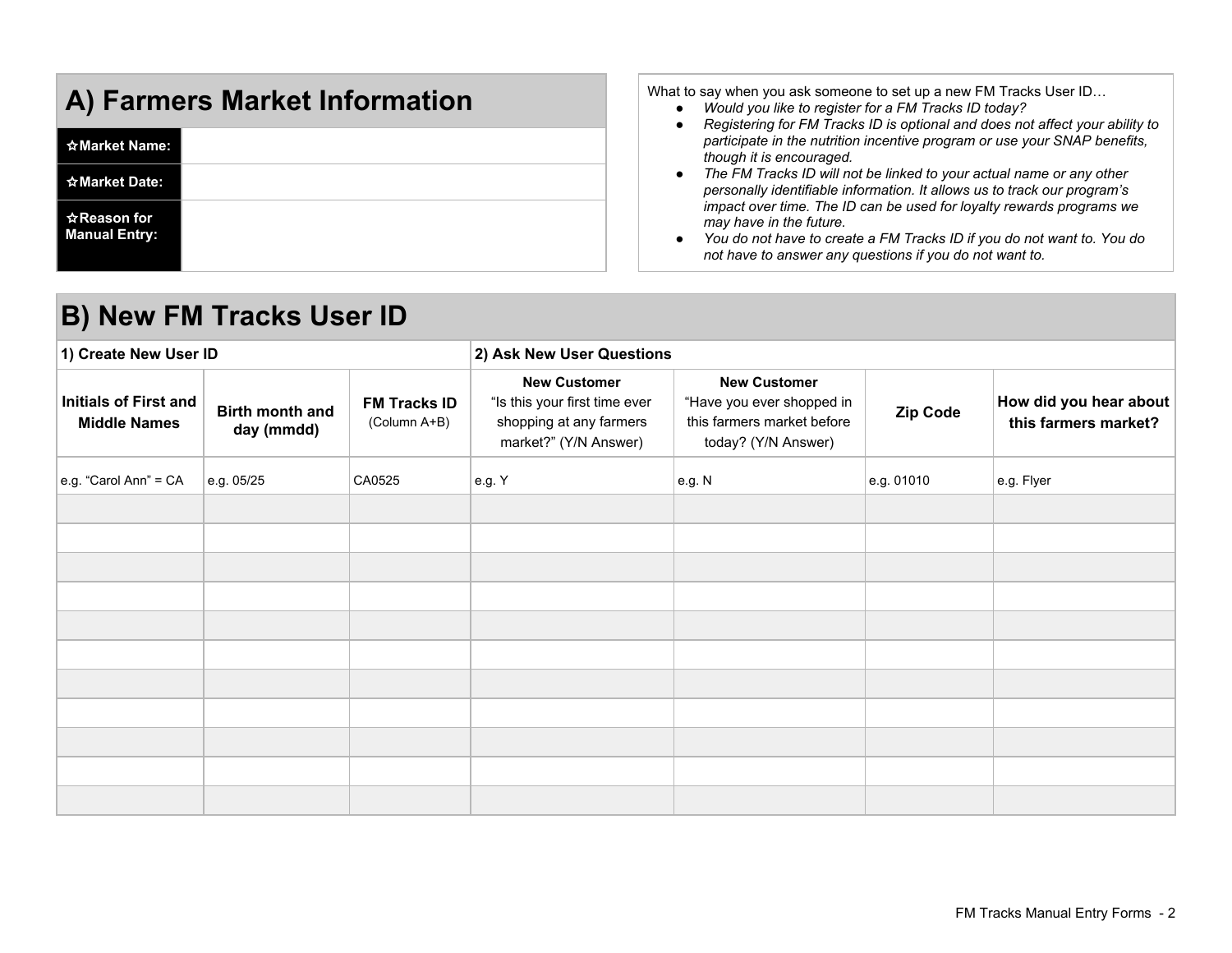| page 2<br>or<br>I.D. | ☆ FM Tracks I.D. from<br>e.g. CA0525<br>☆ New Customer (Y/N)<br>if customer doesn't have, or<br>want to create, a FM Tracks | ☆Purchase<br><b>Type</b><br>(SNAP/EBT;WIC<br>FMNP; Senior<br>FMNP; WIC CVV;<br>Cash;<br>Check;Credit/Dbt;<br>Produce Rx) | $\angle$ Purchas<br>e Amount | <b>xIncentive xIncentive</b><br><b>Type</b> | ☆ FM Tracks I.D.<br><b>Amount</b><br>from page 2<br>e.g. CA0525<br>or<br>☆ New Customer<br>(Y/N) if customer doesn't<br>have, or want to create, a<br>FM Tracks I.D. |    | ☆ Purchase<br><b>Type</b><br>(SNAP/EBT;WIC<br>FMNP; Senior<br>FMNP; WIC CVV;<br>Cash;<br>Check;Credit/Dbt;<br>Produce Rx) | $\angle$ Purchas<br>e Amount | ☆Incentiv<br>e Type | $\boldsymbol{\chi}$<br>$\mathbf{e}% _{t}\left( t\right)$ |    |
|----------------------|-----------------------------------------------------------------------------------------------------------------------------|--------------------------------------------------------------------------------------------------------------------------|------------------------------|---------------------------------------------|----------------------------------------------------------------------------------------------------------------------------------------------------------------------|----|---------------------------------------------------------------------------------------------------------------------------|------------------------------|---------------------|----------------------------------------------------------|----|
| e.g.                 | CA0525                                                                                                                      | e.g. SNAP                                                                                                                | e.g. \$10                    | e.g. F+V only<br><b>or</b><br>All-SNAP      | e.g. \$10                                                                                                                                                            | 14 |                                                                                                                           |                              |                     |                                                          |    |
| $\mathbf{1}$         |                                                                                                                             |                                                                                                                          |                              |                                             |                                                                                                                                                                      | 15 |                                                                                                                           |                              |                     |                                                          |    |
| $\overline{2}$       |                                                                                                                             |                                                                                                                          |                              |                                             |                                                                                                                                                                      | 16 |                                                                                                                           |                              |                     |                                                          |    |
| 3                    |                                                                                                                             |                                                                                                                          |                              |                                             |                                                                                                                                                                      | 17 |                                                                                                                           |                              |                     |                                                          |    |
| 4                    |                                                                                                                             |                                                                                                                          |                              |                                             |                                                                                                                                                                      | 18 |                                                                                                                           |                              |                     |                                                          |    |
| 5                    |                                                                                                                             |                                                                                                                          |                              |                                             |                                                                                                                                                                      | 19 |                                                                                                                           |                              |                     |                                                          |    |
| 6                    |                                                                                                                             |                                                                                                                          |                              |                                             |                                                                                                                                                                      | 20 |                                                                                                                           |                              |                     |                                                          |    |
| $\overline{7}$       |                                                                                                                             |                                                                                                                          |                              |                                             |                                                                                                                                                                      | 21 |                                                                                                                           |                              |                     |                                                          |    |
| 8                    |                                                                                                                             |                                                                                                                          |                              |                                             |                                                                                                                                                                      | 22 |                                                                                                                           |                              |                     |                                                          |    |
| 9                    |                                                                                                                             |                                                                                                                          |                              |                                             |                                                                                                                                                                      | 23 |                                                                                                                           |                              |                     |                                                          |    |
| 10                   |                                                                                                                             |                                                                                                                          |                              |                                             |                                                                                                                                                                      | 24 |                                                                                                                           |                              |                     |                                                          |    |
| 11                   |                                                                                                                             |                                                                                                                          |                              |                                             |                                                                                                                                                                      | 25 |                                                                                                                           |                              |                     |                                                          |    |
| 12                   |                                                                                                                             |                                                                                                                          |                              |                                             |                                                                                                                                                                      | 26 |                                                                                                                           |                              |                     |                                                          |    |
| 13                   |                                                                                                                             |                                                                                                                          |                              |                                             |                                                                                                                                                                      |    | Total (Purchase and Incentive Amount)                                                                                     |                              | $\,$                |                                                          | \$ |

# **C) Transaction Log C) Transaction Log (cont.)**

| ☆ FM Tracks I.D.<br>from page 2<br>e.g. CA0525<br>or<br>☆ New Customer<br>(Y/N) if customer doesn't<br>have, or want to create, a<br>FM Tracks I.D. | ☆ Purchase<br><b>Type</b><br>(SNAP/EBT;WIC<br>FMNP; Senior<br>FMNP;WIC CVV;<br>Cash;<br>Check;Credit/Dbt;<br>Produce Rx) | ☆ Purchas<br>e Amount | <b>☆Incentiv</b><br>e Type | <b>☆Incentiv</b><br>e Amount |
|-----------------------------------------------------------------------------------------------------------------------------------------------------|--------------------------------------------------------------------------------------------------------------------------|-----------------------|----------------------------|------------------------------|
| 14                                                                                                                                                  |                                                                                                                          |                       |                            |                              |
| 15                                                                                                                                                  |                                                                                                                          |                       |                            |                              |
| 16                                                                                                                                                  |                                                                                                                          |                       |                            |                              |
| 17                                                                                                                                                  |                                                                                                                          |                       |                            |                              |
| 18                                                                                                                                                  |                                                                                                                          |                       |                            |                              |
| 19                                                                                                                                                  |                                                                                                                          |                       |                            |                              |
| 20                                                                                                                                                  |                                                                                                                          |                       |                            |                              |
| 21                                                                                                                                                  |                                                                                                                          |                       |                            |                              |
| 22                                                                                                                                                  |                                                                                                                          |                       |                            |                              |
| 23                                                                                                                                                  |                                                                                                                          |                       |                            |                              |
| 24                                                                                                                                                  |                                                                                                                          |                       |                            |                              |
| 25                                                                                                                                                  |                                                                                                                          |                       |                            |                              |
| 26                                                                                                                                                  |                                                                                                                          |                       |                            |                              |
| Total (Purchase and Incentive Amount)                                                                                                               |                                                                                                                          | \$                    |                            | \$                           |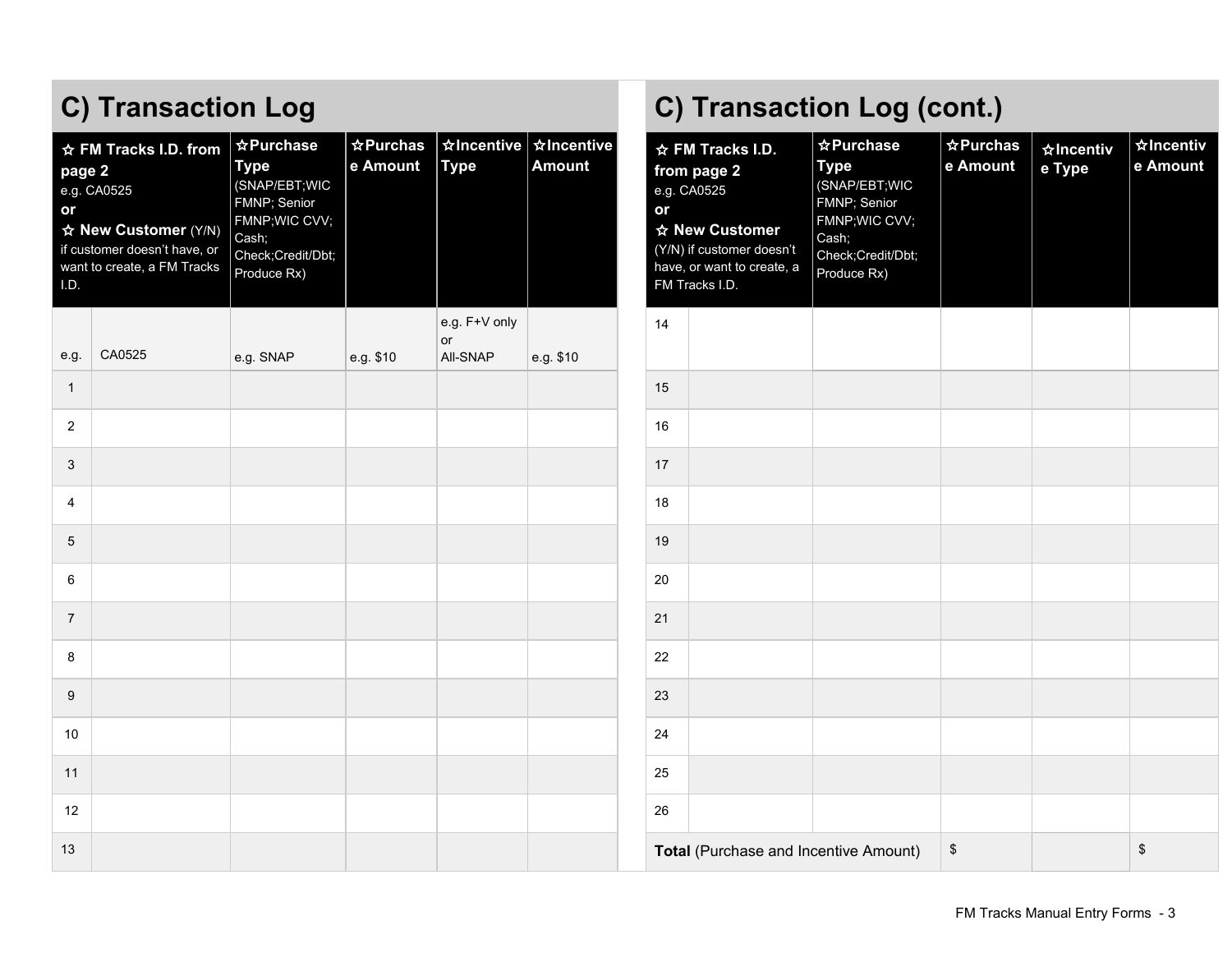# **D)** Post-Market Day Redemption Information

| $\mathbf{z}$                       | $\bullet$          |                |                    |                 |                   |       |                                          |                                      |                                |
|------------------------------------|--------------------|----------------|--------------------|-----------------|-------------------|-------|------------------------------------------|--------------------------------------|--------------------------------|
| <b>Payments Redeemed by Vendor</b> |                    |                |                    |                 |                   |       |                                          | <b>Incentives Redeemed by Vendor</b> |                                |
|                                    |                    |                |                    |                 |                   |       |                                          | ☆ SNAP Incentives                    |                                |
| <b>Vendor Name</b>                 | $\frac{1}{2}$ SNAP | <b>WIC CVV</b> | <b>Senior FMNP</b> | <b>WIC FMNP</b> | <b>Produce Rx</b> | Other | ☆ SNAP F+V-<br>only incentives incentive | <b>☆ All-SNAP</b>                    | <b>All Other</b><br>Incentives |
| $\vert$ 1                          |                    |                |                    |                 |                   |       |                                          |                                      |                                |
| $\overline{2}$                     |                    |                |                    |                 |                   |       |                                          |                                      |                                |
| $\overline{3}$                     |                    |                |                    |                 |                   |       |                                          |                                      |                                |
| $\overline{4}$                     |                    |                |                    |                 |                   |       |                                          |                                      |                                |
| $\overline{5}$                     |                    |                |                    |                 |                   |       |                                          |                                      |                                |
| 6                                  |                    |                |                    |                 |                   |       |                                          |                                      |                                |
| $\overline{7}$                     |                    |                |                    |                 |                   |       |                                          |                                      |                                |
| $\boldsymbol{8}$                   |                    |                |                    |                 |                   |       |                                          |                                      |                                |
| $\boldsymbol{9}$                   |                    |                |                    |                 |                   |       |                                          |                                      |                                |
| 10                                 |                    |                |                    |                 |                   |       |                                          |                                      |                                |
| 11                                 |                    |                |                    |                 |                   |       |                                          |                                      |                                |
| 12                                 |                    |                |                    |                 |                   |       |                                          |                                      |                                |
| 13                                 |                    |                |                    |                 |                   |       |                                          |                                      |                                |
| 14                                 |                    |                |                    |                 |                   |       |                                          |                                      |                                |
| 15                                 |                    |                |                    |                 |                   |       |                                          |                                      |                                |
| 16                                 |                    |                |                    |                 |                   |       |                                          |                                      |                                |
| ☆Total (all applicable)            | $\mathbb{S}$       | \$             | \$                 | \$              | \$                | \$    | \$                                       | $\sqrt{2}$                           | $\,$                           |

| E) Post-Market Day Vendor Information                                                 |   |  |  |  |
|---------------------------------------------------------------------------------------|---|--|--|--|
| $\hat{\mathbf{x}}$ How many total producer/vendors were selling at this market today? | # |  |  |  |
| ☆ Today, how many of the producers/vendors were selling fruits and vegetables?        | # |  |  |  |
| $\frac{1}{N}$ Today, how many of the producers/vendors were eligible to accept SNAP?  |   |  |  |  |

FM Tracks Manual Entry Forms - 4